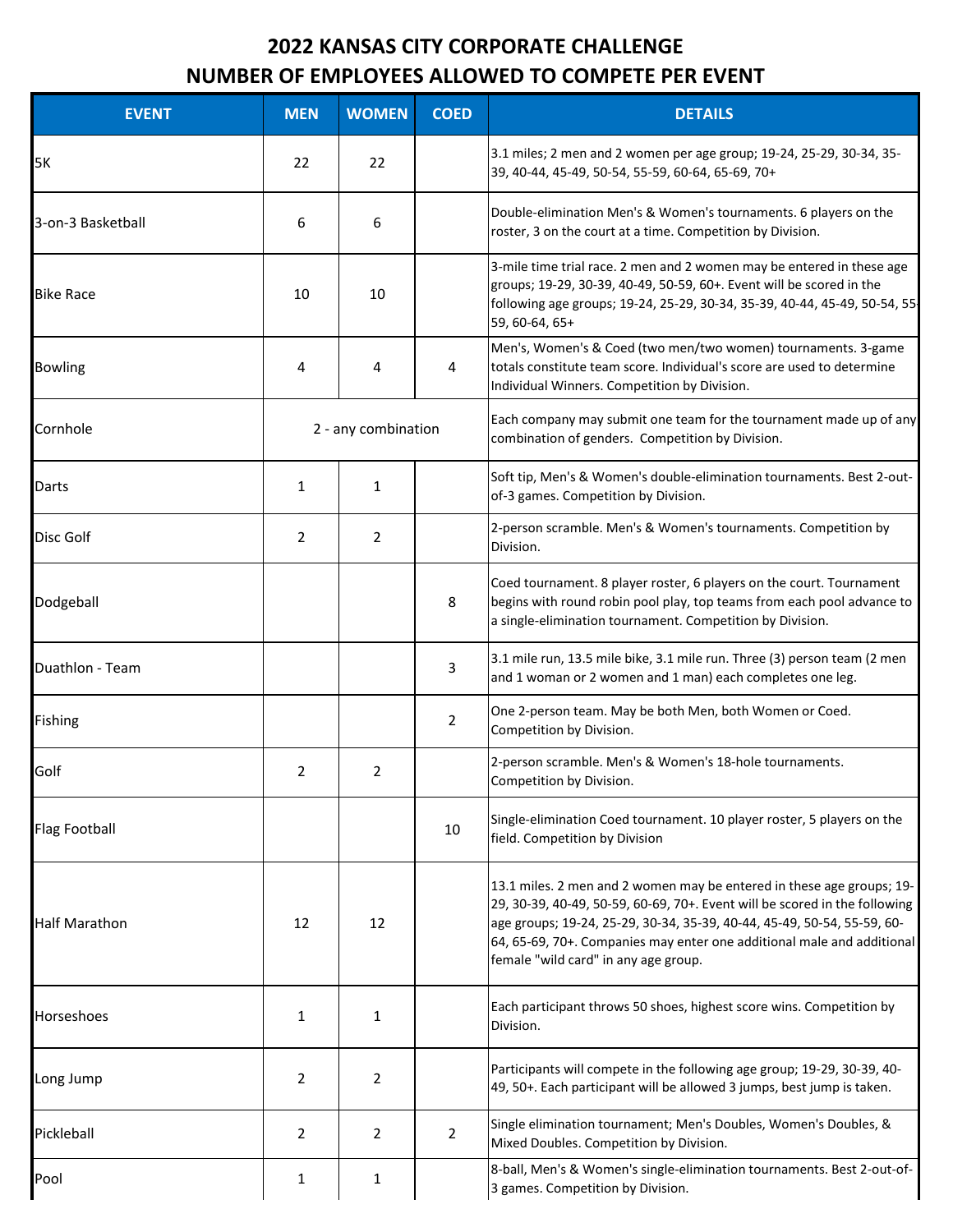## **2022 KANSAS CITY CORPORATE CHALLENGE NUMBER OF EMPLOYEES ALLOWED TO COMPETE PER EVENT**

| <b>EVENT</b>                                      | <b>MEN</b>   | <b>WOMEN</b> | <b>COED</b>    | <b>DETAILS</b>                                                                                                                                                                                                                  |
|---------------------------------------------------|--------------|--------------|----------------|---------------------------------------------------------------------------------------------------------------------------------------------------------------------------------------------------------------------------------|
| <b>Shot Put</b>                                   | 2            | 2            |                | Participants will compete in the following age group; 19-29, 30-39, 40-<br>49, 50+. Each participant will be allowed 3 throws, best throw is taken.                                                                             |
| Soccer (4v4)                                      |              |              | 6              | Single-elimination coed tournaments. A maximum of 6 players per<br>game, minimum 3 players to start game. Played on shortened field, no<br>goal keepers. Two (2) 10-minute halves. Competition by Division.                     |
| Softball                                          |              |              | 18             | Double-elimination Coed tournament. 18 players on a roster, 10 players<br>on the field. Competition by Division.                                                                                                                |
| <b>Swim Meet</b><br>50-Yard Freestyle             | $\mathbf{1}$ | $\mathbf{1}$ |                |                                                                                                                                                                                                                                 |
| Swim Meet<br>50-Yard Backstroke                   | $\mathbf{1}$ | 1            |                |                                                                                                                                                                                                                                 |
| Swim Meet<br>50-Yard Butterfly                    | $\mathbf{1}$ | 1            |                | Each company may enter one male and one female participant<br>in the individual swimming events per 10 year age groups:                                                                                                         |
| <b>Swim Meet</b><br>50-Yard Breaststroke          | 1            | 1            |                | 19-29, 30-39, 40-49, 50-59, 60+. Companies may also enter<br>one additional participant per gender, per individual swimming<br>event which will be called a "Wild-Card" participant.                                            |
| <b>Swim Meet</b><br>100-Yard Ind. Medley          | $\mathbf{1}$ | 1            |                |                                                                                                                                                                                                                                 |
| <b>Swim Meet</b><br>100-Yard Freestyle            | $\mathbf{1}$ | 1            |                |                                                                                                                                                                                                                                 |
| <b>Swim Meet</b><br>200-Yard Coed Freestyle Relay |              |              | 4              | Companies may enter one four-person coed team in each of the two<br>relay events. Teams must consist of two men and two women.                                                                                                  |
| <b>Swim Meet</b><br>200-Yard Coed Medley Relay    |              |              | 4              |                                                                                                                                                                                                                                 |
| <b>Table Tennis</b>                               | $\mathbf{1}$ | 1            | $\overline{2}$ | Single-elimination tournaments; Men's Singles, Women's Singles, and<br>Mixed Doubles. Best 3-out-of-5 games to 11 points, must win by two<br>points. Competition by Division.                                                   |
| Tennis                                            | $\mathbf{1}$ | 1            |                | Single elimination tournaments; Men's Singles & Women's Singles. All<br>rounds are a one (1) 8-game Pro Set. Competition by Division.                                                                                           |
| <b>Track Meet</b><br>100-Meter Dash               | 12           | 12           |                | 2 men and 2 women may be entered in these age groups; 19-29, 30-39,<br>40-49, 50-59, 60-69, 70+. Event will be scored in the following age<br>groups; 19-24, 25-29, 30-34, 35-39, 40-44, 45-49, 50-54, 55-59, 60-69,<br>$70+$ . |
| <b>Track Meet</b><br>400-Meter Dash               | 12           | 12           |                | 2 men and 2 women may be entered in these age groups; 19-29, 30-39,<br>40-49, 50-59, 60-69, 70+. Event will be scored in the following age<br>groups; 19-24, 25-29, 30-34, 35-39, 40-44, 45-49, 50-54, 55-59, 60-69,<br>$70+.$  |
| <b>Track Meet</b><br>Mile Run                     | 12           | 12           |                | 2 men and 2 women may be entered in these age groups; 19-29, 30-39,<br>40-49, 50-59, 60-69, 70+. Event will be scored in the following age<br>groups; 19-24, 25-29, 30-34, 35-39, 40-44, 45-49, 50-54, 55-59, 60-69,<br>$70+.$  |
| <b>Track Meet</b><br>Mile Relay                   |              |              | 4              | 2 men and 2 women, each run 400M. Competition by Division.                                                                                                                                                                      |